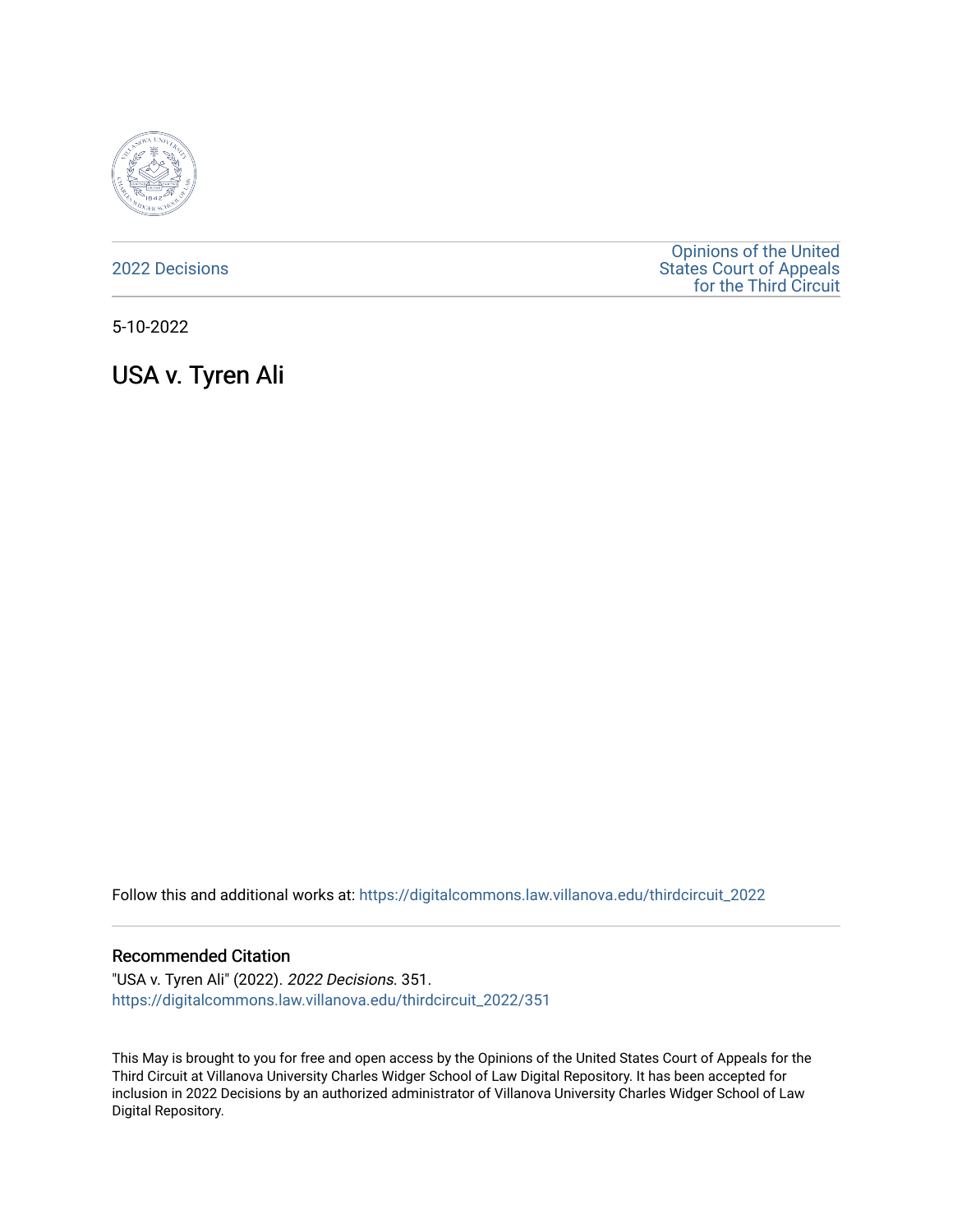# **NOT PRECEDENTIAL**

# UNITED STATES COURT OF APPEALS FOR THE THIRD CIRCUIT

No. 20-3326

### UNITED STATES OF AMERICA

v.

TYREN ALI, Appellant

On Appeal from the United States District Court for the District of New Jersey (D.C. No. 1:11-cr-00752-001) District Judge: Honorable Noel L. Hillman

Submitted Pursuant to Third Circuit L.A.R. 34.1(a) on June 22, 2021

Before: SMITH, Chief Judge† , MATEY and FISHER, *Circuit Judges*.

(Opinion filed: May 10, 2022)

OPINION

<sup>†</sup> Judge Smith was Chief Judge at the time this appeal was submitted. Judge Smith completed his term as Chief Judge and assumed senior status on December 4, 2021.

This disposition is not an opinion of the full Court and, pursuant to I.O.P. 5.7, does not constitute binding precedent.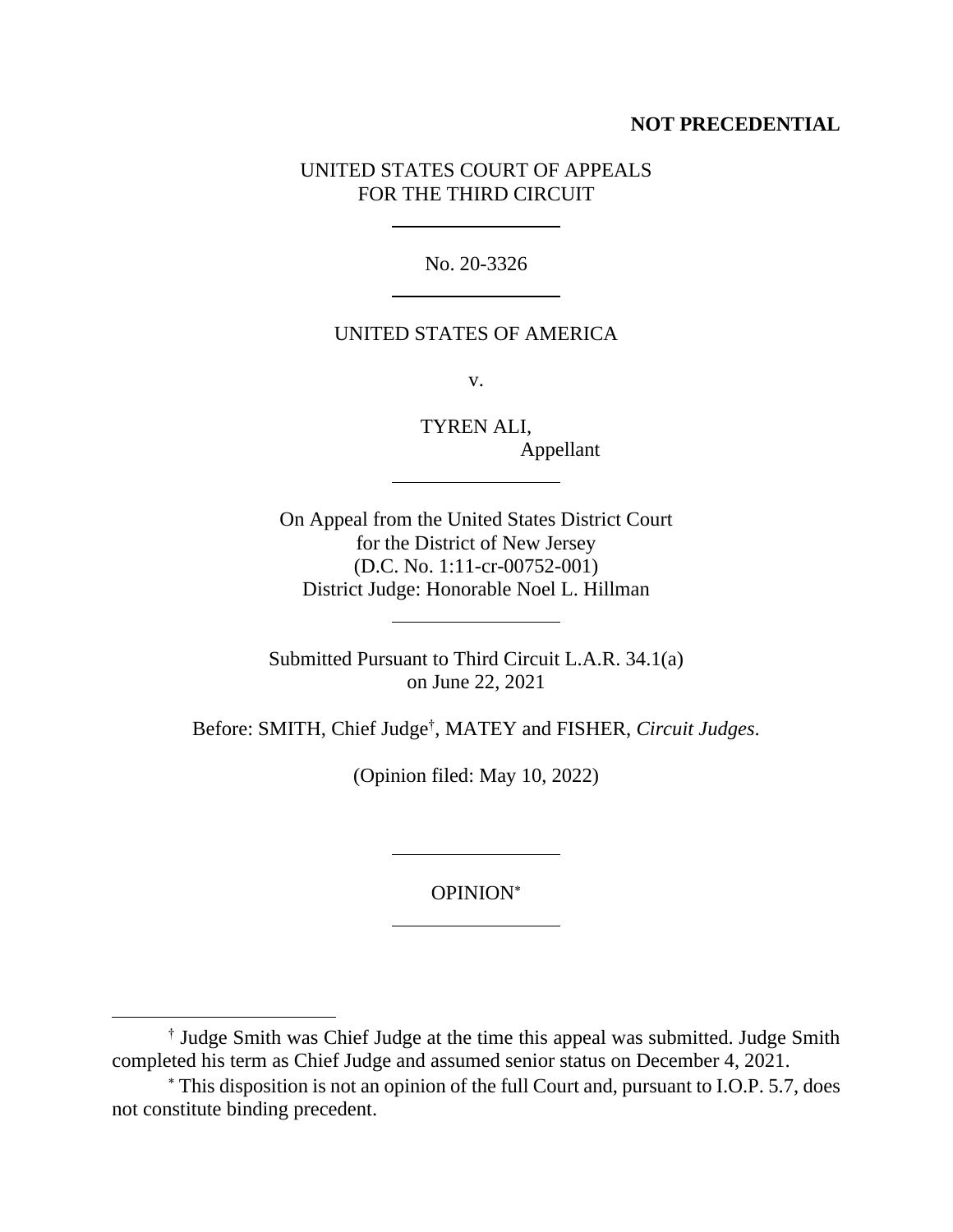### MATEY, *Circuit Judge*.

Tyren Ali challenges the District Court's denial of his motion for a reduced sentence. Finding no error, we will affirm.

### **I.**

Ali pleaded guilty to one count of conspiracy to distribute and possess with intent to distribute crack cocaine in violation of 21 U.S.C. § 846. With six prior felony drug convictions, he qualified as a "career offender" under the Sentencing Guidelines, producing an advisory sentencing range of 188 to 235 months. *See* U.S.S.G. § 4B1.1(a) The District Court sentenced Ali to 204 months of imprisonment with five years of supervised release, a decision we affirmed. *United States v. Ali*, 537 F. App'x 117, 119 (3d Cir. 2013).

In April 2020, Ali submitted requests for "home confinement" because of the COVID-19 pandemic to the warden at his Federal Correctional Institution and the District Court. The warden denied the request. Before the District Court responded, Ali filed another motion, seeking a sentence reduction under 18 U.S.C. § 3582(c)(2). The District Court consolidated the motions and purported to deny them in a single form order titled "Order Regarding Motion for Sentence Reduction under 18 U.S.C. § 3582(c)(2). This timely appeal followed.

But we ran into a problem when considering Ali's appeal: the District Court's Order did not mention the motion for home confinement. ‡ So we issued a limited remand in June

<sup>&</sup>lt;sup>‡</sup> A point raised by the Government in a letter to the District Court asking 1) whether the District Court provided an oral explanation, and 2) if so, if the explanation could be transcribed and placed on the docket. *See United States v. Ali*, No. 1:11-cr-00752, ECF No. 68 (D.N.J. Feb. 19, 2021).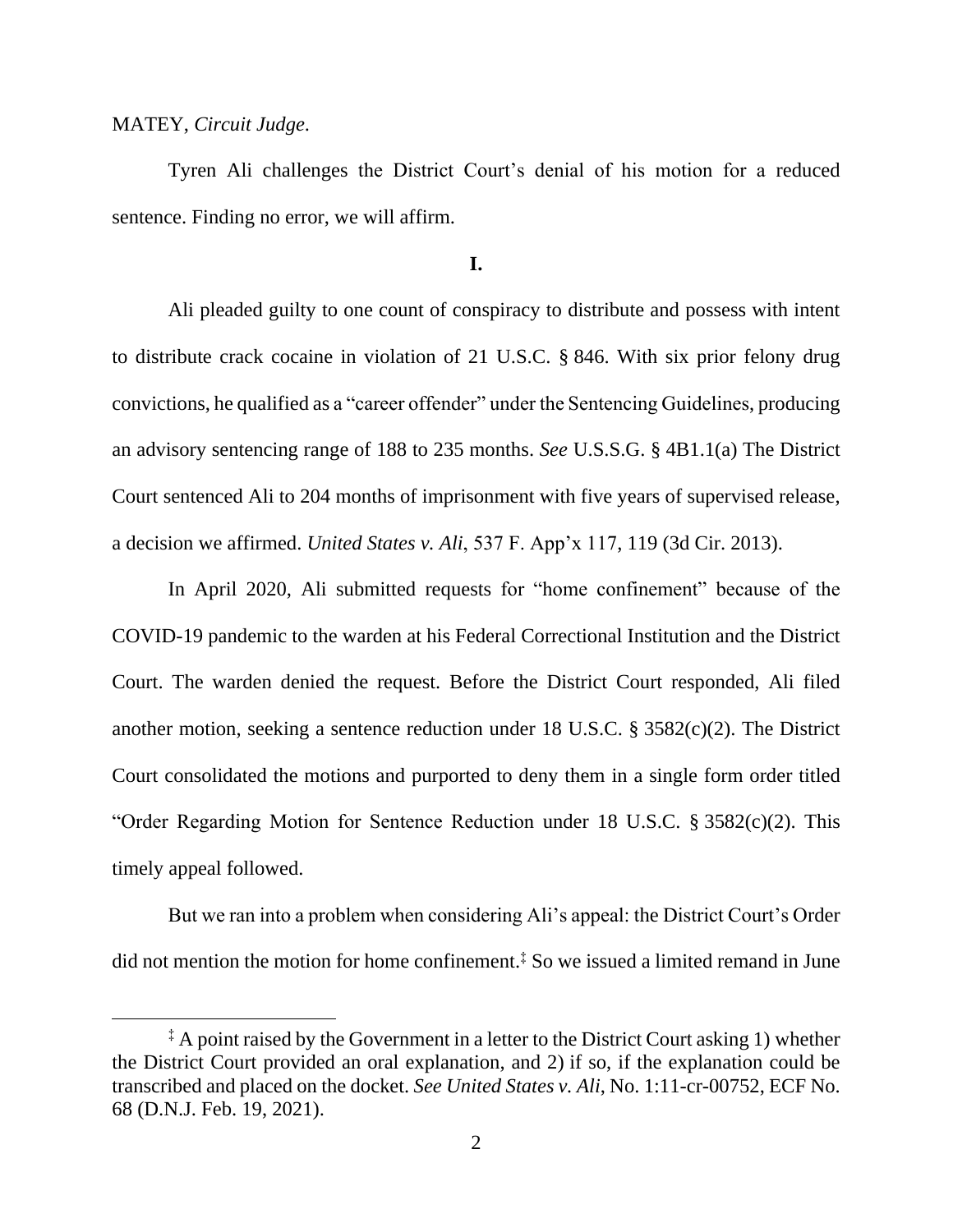2021 asking the District Court for clarification. Then, in April 2022, Ali moved to voluntarily dismiss the home confinement claim. Because his dismissal moots the issue on remand, we address Ali's motion for a sentence reduction.§

#### **II.**

We review a decision denying a sentencing reduction motion for an abuse of discretion. *United States v. Mateo*, 560 F.3d 152, 154 & n.2 (3d Cir. 2009). That means "we will not disturb the District Court's decision unless there is a definite and firm conviction that it committed a clear error of judgment in the conclusion it reached upon a weighing of the relevant factors." *United States v. Pawlowski*, 967 F.3d 327, 330 (3d Cir. 2020) (cleaned up).

We find no error. A term of incarceration may be reduced if the sentence was imposed using a Guidelines range that was "subsequently . . . lowered by the Sentencing Commission." § 3582(c)(2). Ali argues a reduction is justified by Amendment 782 to the Guidelines, which "reduced the Guidelines' base offense levels for certain drug offenses" with retroactive application. *Koons v. United States*, 138 S. Ct. 1783, 1788 (2018); *see also* U.S.S.G. § 2D1.1(c); U.S.S.G. app. C, amend. 782 (2014). But Amendment 782 did not reduce the career offender Guidelines range, and Ali was sentenced within that range. *See United States v. Martin*, 867 F.3d 428, 431 (3d Cir. 2017). That makes Ali ineligible.

<sup>§</sup> The District Court had jurisdiction under 18 U.S.C. § 3582(c) and we have jurisdiction pursuant to 28 U.S.C. § 1291.